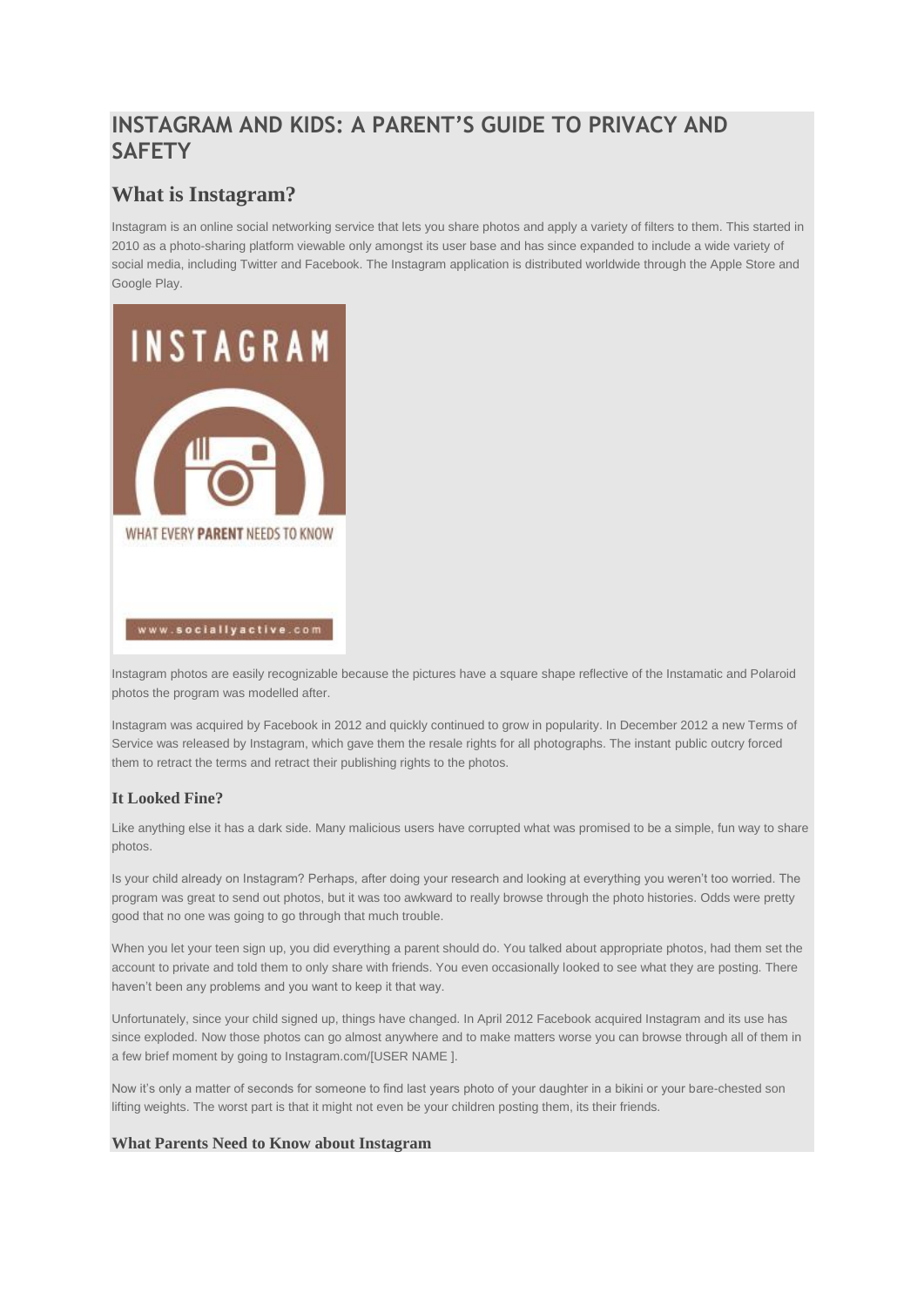Instagram is the newest mega-social network that every parent needs to be aware of. Instagram is a photo editing and sharing "app" that allows users to edit photos taken on their phone and post them to Instagram, Facebook and Twitter with the click of a button. Instagram photos are open to the public by default and Instagram lets users browse public photos posted by others and by people whom they follow.

Sounds innocent enough, but it presents several threats to children. As is the case with virtually all-social networks, signing up for an Instagram account requires that the user provide a Username. In many cases young children are using their real first and last names to create their accounts. To make matters worse, the sign-up process has an optional phone number section where users can submit their phone number as part of their public profile. The key word here is 'public.'

Many Internet crime authorities are reporting increases in the number of online predators leaving lewd or sexually suggestive comments on tween and teen photos. To make matters worse, online predators leaving lewd comments isn"t the only thing you have to worry about. While pornography involving minors is still illegal, there are dozens of websites dedicated to bikini and sexually suggestive pictures of minors, which are legal. In other words, those beach vacation pictures your daughter is innocently posting to Instagram may in fact end up on a message board for perverts.

Once an Instagram profile has been created, anyone can browse them and follow other Instagram users. There is an option to make an Instagram profile private, and similar to Facebook, users have to send a request to connect to that person. However, as is the case with dating sites and other social networks, online predators use fake names and fake profile photos to make them appear to be someone they are not.

### **Instagram Followers**

Once a connection has been accepted they become a follower. All followers have access to both the user"s profile information and photos. For unsuspecting children who don"t know any better, this means they have access to their first and last name and phone number. As a parent, the last thing you want is an online predator having access to your child"s name and phone number displayed right along side a photo history of their daily activities.

## **Instagram Sign up**

Odds are pretty good that your teen knows what Instagram is and even uses it on their phone to share photos with their friends. Instagram is available for anyone 13 years and up, so it's not hard for anyone to have an account on it.

Signing up for an Instagram account is easy and takes only a few minutes. Unfortunately all that you need is an Android or Apple based phone.

Go to the Apps section of your phone and do a search for Instagram. Once it appears select and load it, then select sign up. Once you do this you will be able to share your photos with others online.

The simplicity of the sign up is why parents should closely monitor the bill as your teen doesn"t need to verify identify or secure your permission to obtain an account.

## **Instagram Privacy**

Security of your child is important to you, no matter what their age. Now that they have an account here are some areas that you should find important.

## **Instagram picture sharing**

Once the account is created it is vital that you, as a parent, discuss limits and restrictions with your teen. Let them know what you expect of them and occasionally review their photo stream so you can be sure that they aren"t posting or receiving inappropriate photos.

- 1. Choose a secure password, don"t use common words, birthdays or cities. To increase the security of the password use a mix of numbers and symbols with upper and lower case letters.
- 2. Ensure that the photo sharing is set to Private this will prevent the photos from going out publicly where anyone can view them. You can set the Privacy setting through the Instagram interface by going to Settings and scrolling down to the setting labelled "Photos are Private" or " Photo Privacy" and ensuring it is turned on.
- 3. Work with your teen to select an appropriate profile photo that you can both agree on. It"s best to avoid using an actual photo of your teen and instead find something that best represents your teen or their interests.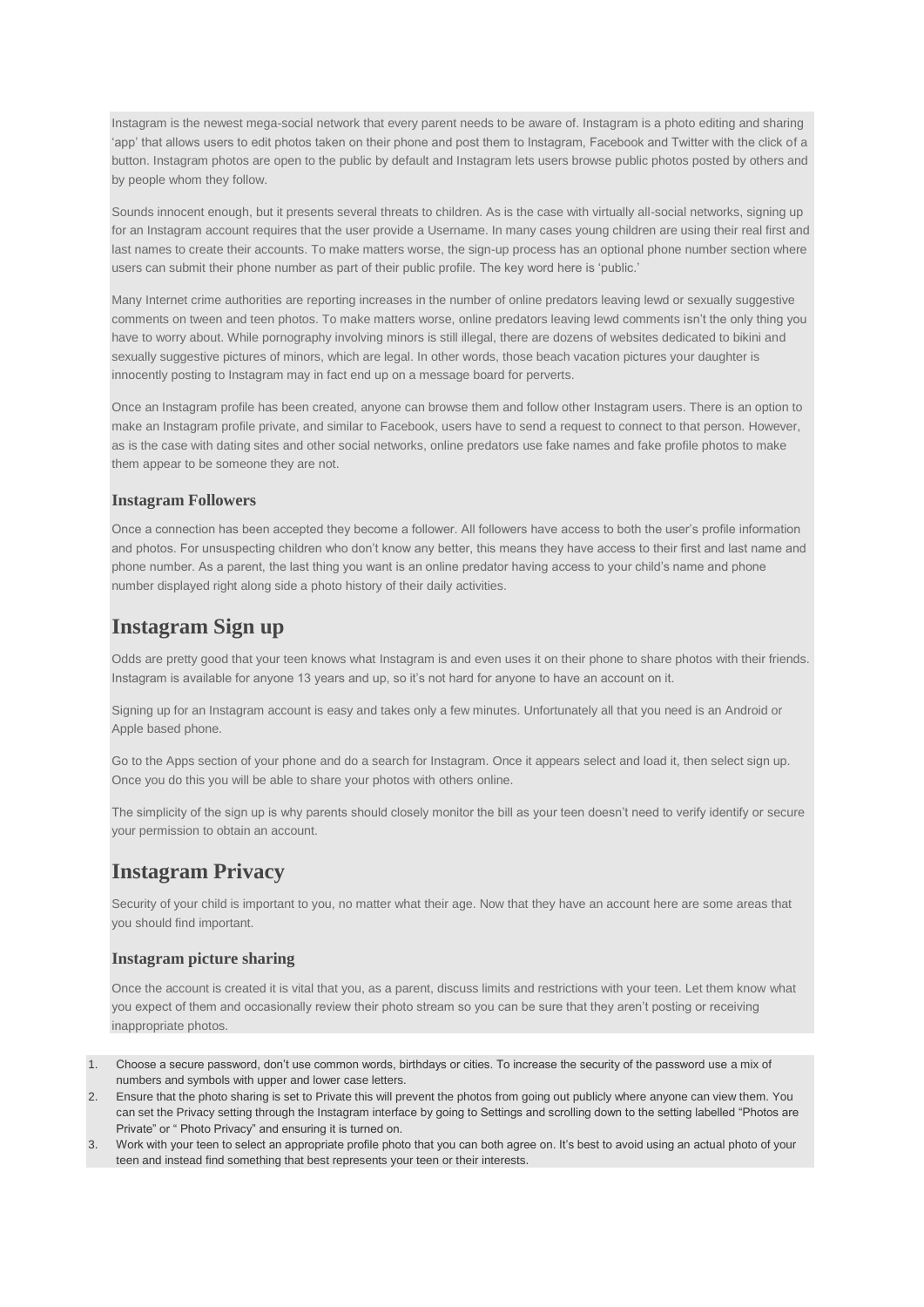The photos may not be going out publicly but everyone that has chosen to follow your teen can still view them. If you want to see who is viewing their photos, then go to Settings on the Instagram interface. You will see a number of Instagram followers, tap the number and it will list out the followers of your teen. By tapping on each name you can view their profile. If you wish to block them tap on the menu button and the option to report them for spam or to block them. Once they are blocked or reported they will no longer see your teen's photos and your teen will no longer see them.

Just setting the privacy on Instagram may not be enough. If the account is connected to Twitter, Facebook or another form of social media you will have to ensure that each of those programs are also set to private and will not share the photos.

## **Photo Map**

Another thing to be aware of for your teen"s privacy is the Photo Map. This creates a map of where each photo was taken. If your photos are already set to private, then no one, not even the followers can see the map.

If you are worried about the photomap being made public it is easy to remove, just ensure that the "Add to Photo Map" option is set to off.

If there are already several photos tagged into the photomap you can remove them by doing the following;

- 1. Go into the profile and select the Photo Map button
- 2. Select a photo from the map and zoom into it
- 3. Select the edit button and tell it to unpin the photo and procede to tap on each photo. It will ask you if you wish to confirm the deletion.

### **Delete Instagram Pictures**

There will always be those moments of regret when something was posted that really shouldn't have been. Sometimes they are accidentally posted, other times they were of the spur of the moment. Unfortunately you cannot have the pictures unseen, but you can remove them from your feed.

- 1. Go into the profile
- 2. Below the profile details there should be all of the photos that have been shared in Instagram. They will either be displayed as a grid or on a scroll bar, depending upon your system.
- 3. Just to the bottom right of the photo you will see a menu button, select it and a pop-up menu will appear.
- 4. Select Delete from the menu, confirm deletion and the photo is gone from the feed.

# **Protecting Your Children**

The boom in social media has led to the subsequent misuse of innocent social tools by predators and bullies. As a result there is a chance, albeit small that your teenagers photos will fall into the wrong hands.

Of course, you cannot protect them from everything and they will be exposed to things that we would rather they weren"t. The best approach is to teach your children the importance of being safe online. They get driving lessons to protect them on the road; they learn fire safety to keep from getting burned. Teach them Internet safety to protect their future.

## **Provide Them the Tools**

The best thing you can do is provide them the tools to deal with it and let them know the best way that they can protect themselves.

#### **Pseudonyms**

Work with your teen to come up with a good screen name. Pick one that can be identifiable as them and is as unique as they are. Ensure that it's not a screen name that will haunt their future, many of us still use the same screen names we created twenty years ago, and those names have become as identifiable with us as our given names. They don"t need to put their real information out there.

#### **Privacy Settings**

Ensure that your teens profile and photos aren"t out there for everyone to look at. If their profile isn"t on private then switch it over. This will ensure that only approved friends will see the photos.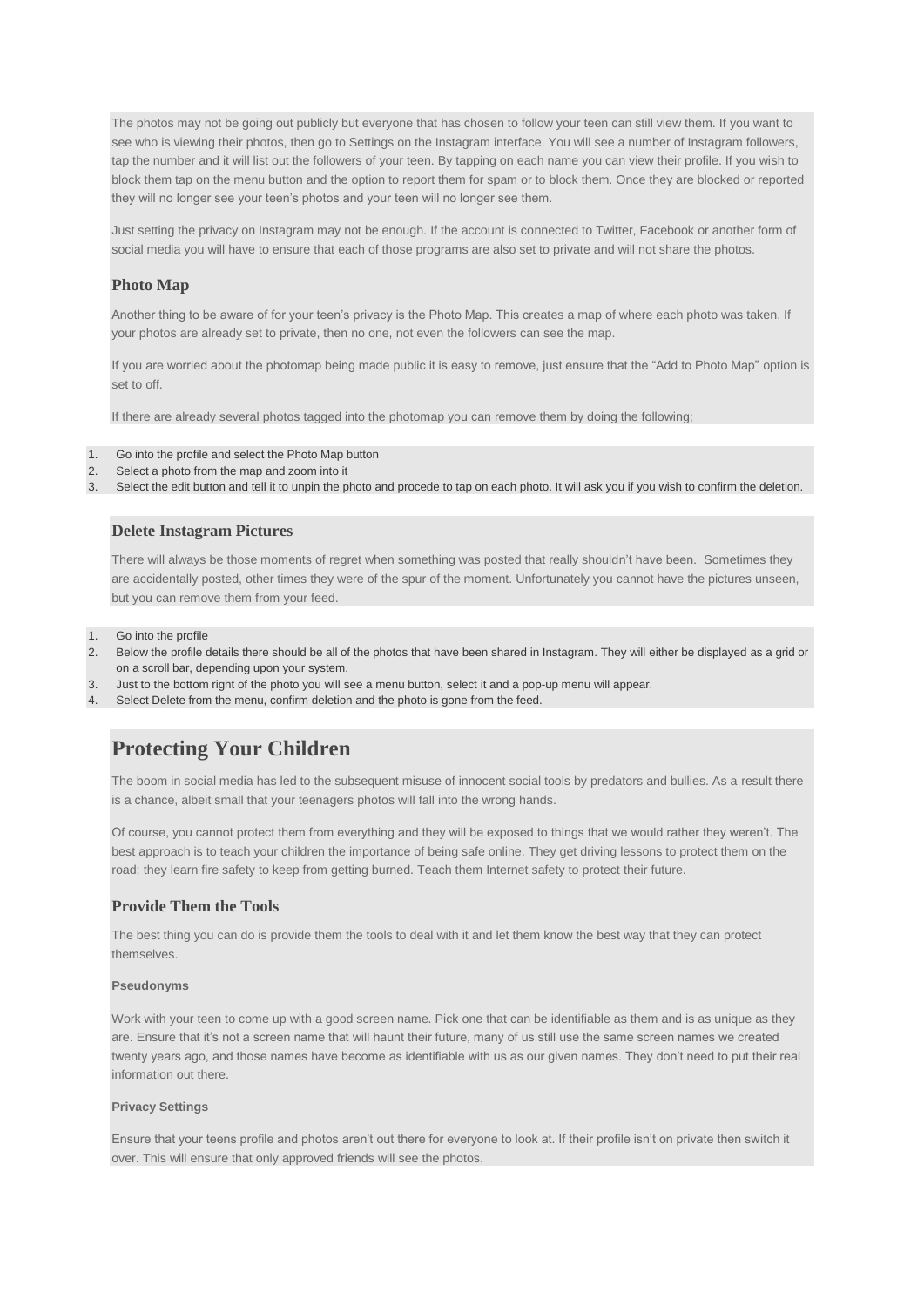#### **Location Settings**

Turn off the Geo-tagging or Location of photos, that way even if a photo gets out to the public, hopefully no one knows where your child is.

#### **Accepting Followers**

If they don't know who the person is in real life, then they probably shouldn't accept them as a follower.

#### **Avoid Portraits**

Teens are a vain lot, but try to discourage them from posting photos of themselves or their friends. It there aren"t photos out there, then they can't slip out.

#### **Talk**

Continue to talk to your children about what they are posting and what they are allowed to post. Encourage them to talk to their friends about appropriate posting and their own privacy settings. Your teen may do everything correctly, but all it takes is a careless friend and that beach photo could end up public.

## **Monitoring Instagram**

Talk to them and make them aware of the dangers while still allowing them a modicum of earned freedom. Insist that your teen grants you periodic access to their account so you can check their postings and what their friends are posting. Join Instagram yourself, so that you are aware of their processes and terms and follow your teen so that you have a remote way of checking what is accessible on their accounts and you can see what others have access to.

## **Instagram Privacy Concerns**

Some of the aforementioned policy changes became big news because they originally proposed that members' names, photos and other content could be used in advertising and marketing. This posed a threat to the security and privacy of its users. After the big initial outcry, Instagram removed that portion of the ToS.

But since Instagram became associated with Facebook, there have been other issues cropping up that had previously gone relatively unnoticed. Kids as young as 10 are using Instagram, and while the majority of its use is innocent and kept among friends there is the chance that the photos will be viewed and used inappropriately.

## **Picture Ownership**

You know that Instagram is an online social networking service used for sharing photos. It lets you take a picture and apply a digital filter and tags to it then share with family and friends. When the pictures are uploaded they become known as streams and other people will enjoy looking at them.

## **Copyright Violations**

It's not all light and cheery; there is a dark side to using this social networking site. One of the negative aspects is that people will take pictures and repost them onto their own accounts without giving credit to the original owner. This is a blatant violation of Instagram policies.

It is important to monitor the pictures that teenagers are putting on this social networking site in order to ensure that they are not in breach of the terms. When people open an account on Instagram they are agreeing to only use content that they actually own or have a suitable license to use. Another term that is stated on the site is that the use and posting of content on the site does not violate privacy rights, copyright laws, contract rights or publicity rights. Unfortunately there is no enforcement of these terms, and even if there was, it only takes a matter of minutes for someone to open a new account and begin again.

If your teen is reposting other photos without giving credit, put a stop to it. Let them know what they are doing wrong. Ask them how they would feel if someone reposted something of theirs and claimed credit? Or if one of their photos went out to the public?

## **Private Photo Distribution**